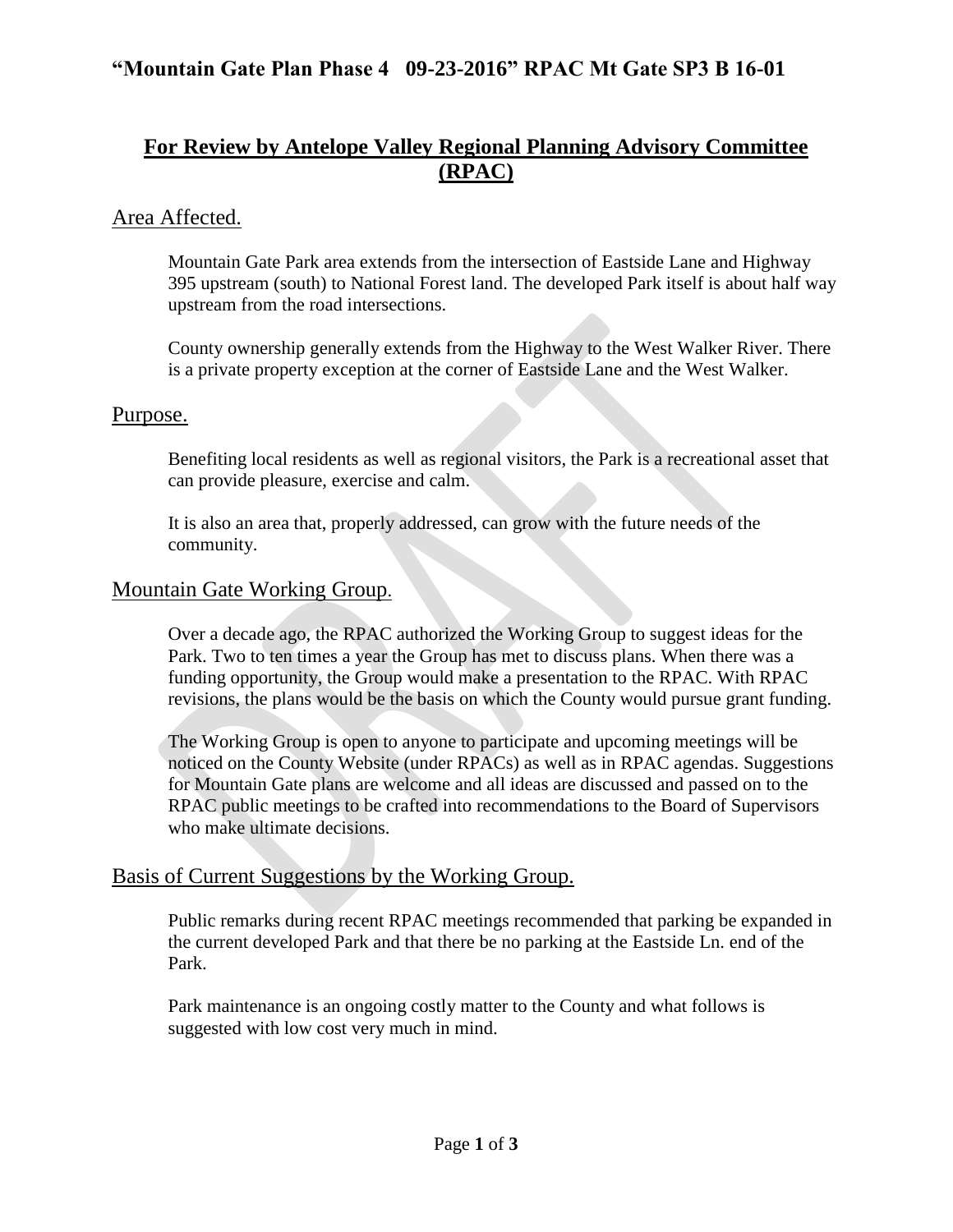### **"Mountain Gate Plan Phase 4 09-23-2016" RPAC Mt Gate SP3 B 16-01**

Recreation features discussed do not have hard surfaces. They are relocatable and removable $^1$ .

They are enjoyable.

Planned Features. (See the associated map.)

#### **Trails.**

Trails will be informal - without using hard surface materials except as found on site. Their continuance will be supported by their usage.

Trails. Trail Upstream 1 will begin at Trailhead parking in the currently developed portion of the Park. It will extend upstream, where practical near the River. In the first phase it will be an out-and-back trail.

Trail Downstream 1 will begin at the same origin and extend downstream, again along the River where practical to the private parcel at the north end. Then it will go east toward Highway 395 and then north near the Highway to Eastside Lane.

Trail Downstream 2 will begin again at the Trailhead parking and traverse along highway 395 to meet Trail Downstream 2 and then toward Eastside Lane.

Educational displays will be placed along the trails.

#### **Field Activities.**

 $\overline{a}$ 

Part of planning any public work is to create beneficial results. Exercise is one.

Natural material on site will be used to create an upland Beach. An existing oxbow (a former water course which has become dry due to a change of course in the River) exists downstream from the current developed Park area.

Transporting sand from the Oxbow on to higher ground will provide the material for the Beach. Our Beach will be above the normal water levels and become a soft expanse for all of the following:

Horseshoes Frisbee football & Frisbee golf Volleyball & Badminton. Balance course  $(6"$  wall) to walk on – competitively or not.

Fixtures for these activities, where there are any, are limited to metal poles. It is envisioned that the above-surface portion of the poles would be removed when the

<sup>&</sup>lt;sup>1</sup> As appropriate, recreation structures will be removed late in the Fall and restored in the Spring so as to minimize the sun and weather deterioration as well as leaving the area more open for deer migration.